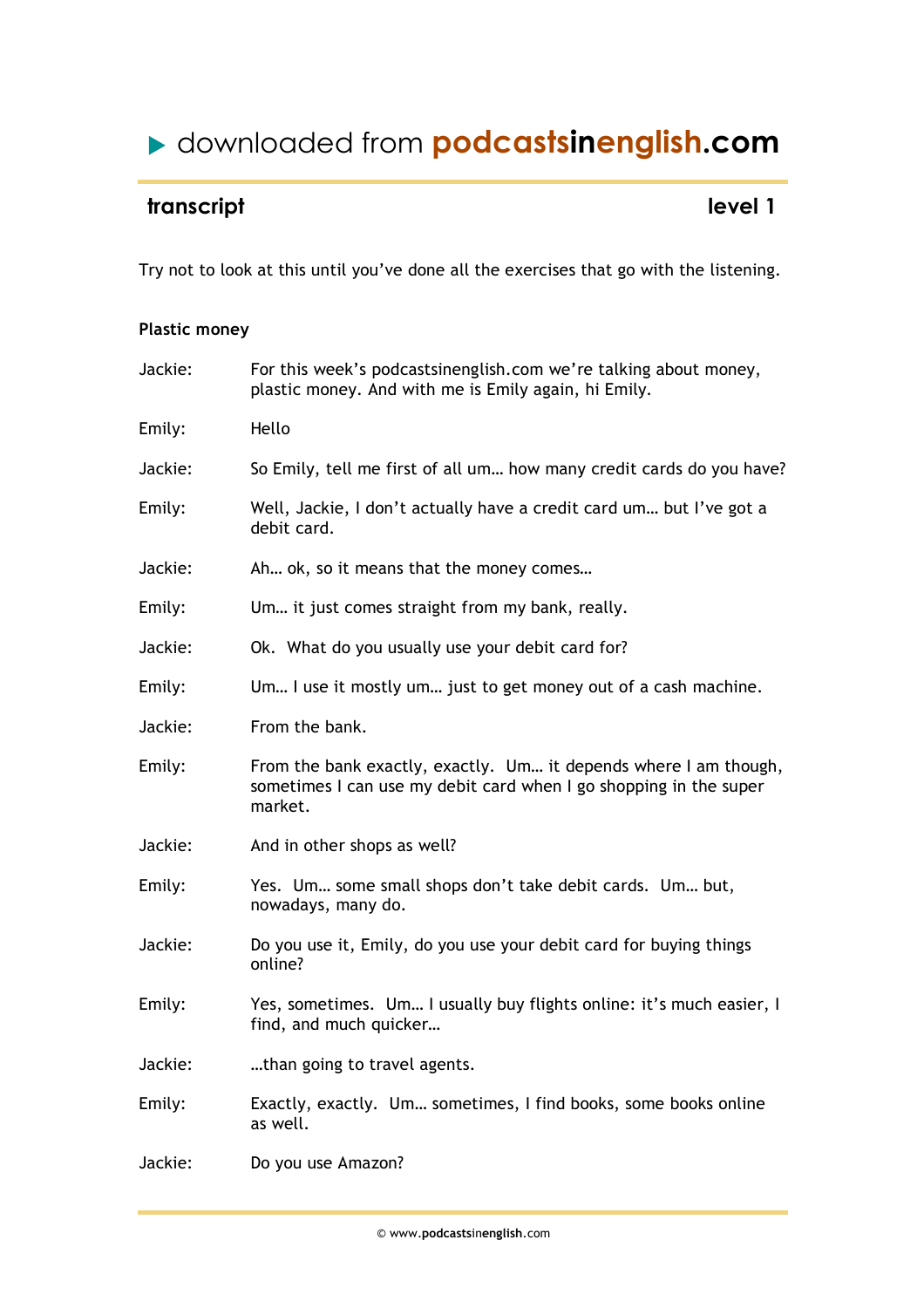# **podcastsinenglish.com**

| Emily:  | Yes, I do.                                                                                                                                                                                                                             |
|---------|----------------------------------------------------------------------------------------------------------------------------------------------------------------------------------------------------------------------------------------|
| Jackie: | Mmm. Do you buy clothes online?                                                                                                                                                                                                        |
| Emily:  | No, I don't, I don't.                                                                                                                                                                                                                  |
| Jackie: | But but, ok, so you use your debit card online                                                                                                                                                                                         |
| Emily:  | Mmm                                                                                                                                                                                                                                    |
| Jackie: | do you worry about that? Do you worry about the security?                                                                                                                                                                              |
| Emily:  | Um yes, sometimes I do. Um luckily, nothing has happened so far,<br>but when I was a student, I had a problem er with someone copying<br>my debit card and they spent a lot of my money on first class train<br>tickets around the UK. |
| Jackie: | Oh, no.                                                                                                                                                                                                                                |
| Emily:  | I know, it was awful.                                                                                                                                                                                                                  |
| Jackie: | Did you lose the money?                                                                                                                                                                                                                |
| Emily:  | I lost it for a bit. Um but then the bank paid it back to me, thank<br>goodness, but I felt very stressed at the time.                                                                                                                 |
| Jackie: | Mmm I can imagine. So, when was the last time you used your card?                                                                                                                                                                      |
| Emily:  | Actually, about two hours ago, in fact.                                                                                                                                                                                                |
| Jackie: | Oh, really?                                                                                                                                                                                                                            |
| Emily:  | Yeah                                                                                                                                                                                                                                   |
| Jackie: | What what did you buy?                                                                                                                                                                                                                 |
| Emily:  | Um I I just took money out of my, out of the bank machine                                                                                                                                                                              |
| Jackie: | Oh ok.                                                                                                                                                                                                                                 |
| Emily:  | really.                                                                                                                                                                                                                                |
| Jackie: | Ok. Do you think, do you think Emily, that you buy more things<br>because you have your debit card or not?                                                                                                                             |
| Emily:  | Um it's an interesting question Jackie. Um I think everything is<br>much easier with the debit card because you can you always have<br>money on you in the sense that you've always got plastic money on<br>you.                       |